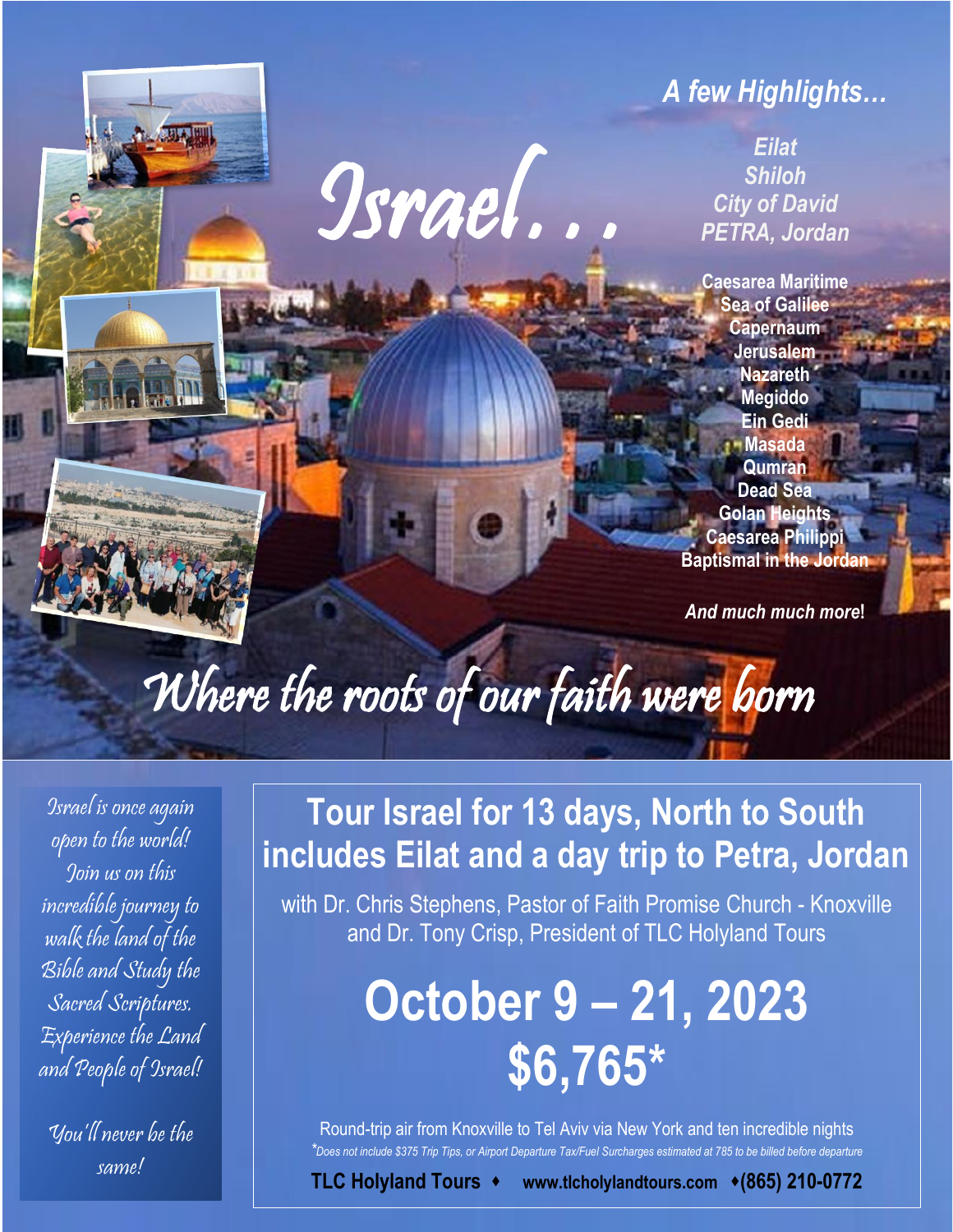











## **Cost per person: \$6,765\***

Price based on two adults sharing a twin-bedded room. *\*not including \$375 Trip Tips and Airport Departure Tax/Fuel Surcharges\*\* est. at \$785 will be added to the final bill.* **Add \$1,200 single supplement to room alone.**

#### **\*Included**

**Round-trip flights on Delta Airlines from Tyson McGhee to Tel Aviv\*** *(air costs based on estimated pricing, actual fares will be available late Nov 2022)*

#### **Accommodations**

- **1 night Resort Hotel Hadera, Hadera Beach** on HB\*
- **3 nights Leonardo Plaza, Tiberias on HB\***
- **4 nights Dan Jerusalem Hotel, Jerusalem on HB**
- **2 nights Queen of Sheba Hotel, Eilat on HB**
	- (\*HB is half board: Israeli buffet breakfast & dinner at hotels)
	- Meet and assist on arrival/departure in TLV
	- Air conditioned deluxe coach with Wi-Fi
	- Driver
	- Government licensed English speaking guide
	- Other meals: St. Peters fish lunch, lunch at the Movenpick in Petra, Jordan, Farewell Dinner
	- Border Crossing Fees, Jordanian visa
	- Jordanian Guide and Driver
	- All tours, transfers and sightseeing as per itinerary
	- Porterage at hotels (one suitcase per person)
- Complimentary TLC Travel Package: Lanyard wallet, Luggage Tags, Journal & pen**;** upon TLV arrival; map, hat, sturdy canvas backpack
- Petra Day Trip fees as per itinerary
- Pilgrim Certificate

#### **\*Not included in tour price:**

- \$375 Trip Tips (will be included in final billing)
- Airport departure taxes and fuel surcharges currently estimated at \$785 (subject to change before ticketing) will be included in final billing
- Items of personal nature or extra services
- Beverage during meals

*PROPOSED ITINERARY Order of sites may change based on flight schedule and conditions on the ground.*

#### **Day 1 – Monday, October 9**

Today you will leave the United States on a trans-continental flight to Tel Aviv, Israel.

#### **Day 2 -– Tuesday, October 10**

**Arrive in Israel** late afternoon, go to hotel for dinner and overnight on the Mediterranean Sea.

### **Day 3 -– Wednesday, October 11**

**Caesarea Maritima | Mt. Carmel | Valley of Armageddon | Megiddo | Nazareth | Arrive for dinner and 1st overnight near the Sea of Galilee**

Begin the day by driving up the coast to the ancient port of Caesarea Maritima and see the ancient capitol of the Romans in Palestine with the great theatre, hippodrome and harbor. The events of Acts 12 took place here; the Apostle Paul's imprisonment, his bringing the gospel to the house of Cornelias, and the occasion of Herod being struck by worms in the theatre. A short distance away you will see the incredible aqueducts built by Herod the Great and a later period Crusader fortress nearby. After a short drive along the coast you begin the climb up the Carmel Mountains to the heights of Mt. Carmel where Elijah slew the prophets of Baal. The view of the Valley of Armageddon will take your breath away as you recall the prophecies of Revelation and the end-time events that will take place in that vast plain. You will descend into the valley and visit Megiddo, Solomon's ancient chariot city, cross the entire valley and begin the climb through the lower Galilean Mountains to Nazareth, the childhood home of Jesus. Leaving Nazareth you drive through areas where there were villages of His day such as Cana, where He turned the water into wine. Finally, you arrive at your beautiful where you will have dinner and spend the first of three nights.

- To reserve a space, a \$500 deposit with registration form is required.
- \$175 of deposit is not refundable for any reason. Cancellation penalty phases see page 4
- **BALANCE DUE IN FULL July 6, 2023 only by check or check form (no credit cards)**
- Late registration begins July 11; add \$150 late fee, due with registration.
- **Send additional documents by scan or mail by July 1, 2023:**

-Passport face page -Medical Ins. Card front/back -Health Insurance Page -TRIP INS. DECLARATION

(required))

**Israeli law requires Passport be valid for 6 months after last date scheduled in Israel.**

Empty seating will be reduced by June 15, 2023.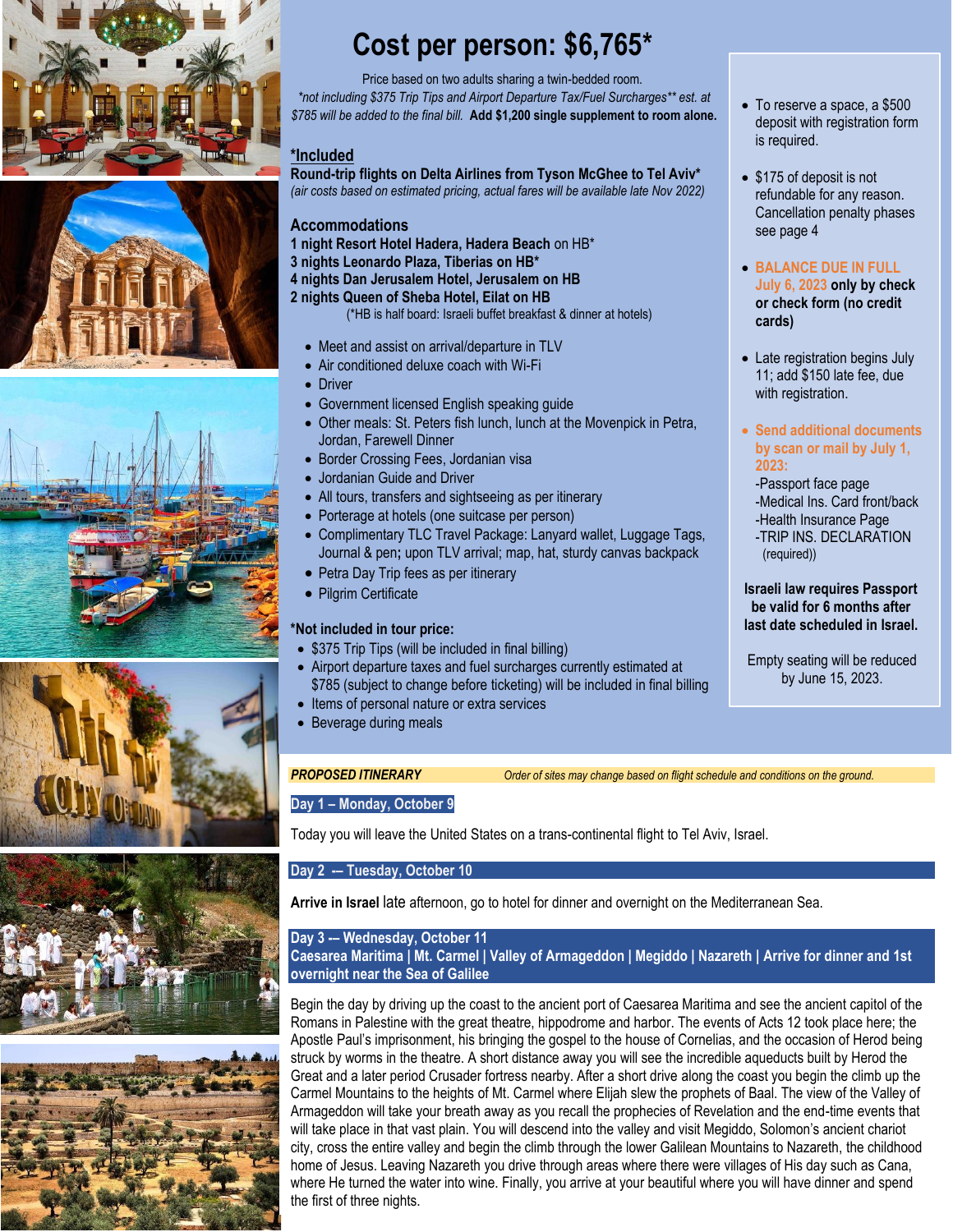#### **Day 4 – Thursday, October 12**

**Sea of Galilee | Boat Ride & Time of Worship | Jesus Boat | Mount of Beatitudes | Tabgha | Capernaum | Fish Lunch | Migdal | Baptism in the Jordan | Mt. Arbel** 

Awaken to a breath-taking sunrise on the Sea of Galilee, then enjoy a boat ride and time of worship on the Sea of Galilee sailing to Nof Ginosar in a replica of an ancient boat. On arriving, view an authentic 2,000-year-old boat of antiquity dating to the time of Christ. Follow the steps of Jesus through the Galilee region visit the Mt. of Beatitudes, Capernaum, Tabgha and the ancient fisherman's landing called the "Primacy of Peter." Enjoy lunch near the Sea and have an opportunity to eat "St. Peter's fish," tilapia, caught fresh from the waters of the Galilee. Complete the day with baptism in the Jordan River if you choose. If time permits, you will visit the incredible ruins of Migdal before returning to the hotel. After dinner enjoy looking out over the beautiful lake to reflect on what you are already experiencing; walking where Jesus walked.

#### **Day 5 – Friday, October 13 Chorazin | Tel Dan | Dan Nature Reserve | Mt. Bental | Caesarea Philippi | Northern Golan Heights**

The beautiful northern mountains of Israel await you today. There is a city gate from the time of Abraham at Tel Dan, along with an altar from the days of Israel's divided kingdom. Walk through an incredible nature reserve at Dan where you will see the beginnings of the Dan River, which joins with other streams to form the Jordan River. The water is crystal-clear and pure. You will see a gorgeous waterfall as the headwaters of the Jordan River cascade into a beautiful mountain stream. Your next stop will be the site of the Apostle Peter's confession of Christ at Caesarea Philippi where you will see the second source of the Jordan River at Banias. Hear an explanation of Israel's incredible history from 1948 until the present as you stand upon the heights of the extant volcano peak. You will see the Golan Heights spanning from the Northern border to the Sea of Galilee and learn about the strategic importance this region has played and will continue to play to the nation of Israel. After the day in the mountains, retire to your hotel for a final evening in the region.

#### **Day 6 – Saturday, October 14 Beth Shean | Wadi Qelt | ascend to Jerusalem | Mt. of Olives overlook | Jerusalem, 1st night**

This morning you leave the beautiful Sea of Galilee and follow alongside the Gilboa mountain range. You will make a quick stop to view the ruins of one of the ten cities of the Decapolis Beit Shan. While not mentioned in the New Testament, it is an Old Testament city and the best preserved Roman city from that period in Israel today. Make a stop at Wadi Qelt before

beginning the climb along the ancient path the pilgrims followed, ascending to Jerusalem. Stop on the Mount of Olives for a vast view of the city, then check-in, have dinner, and spend your first night in the city where God put His name…Jerusalem!

#### **Day 7 – Sunday, October 15 Ein Gedi | Qumran | Masada | Dead Sea**

Today we descend to the Plains of Jericho then on to the Dead Sea, the lowest spot on earth. We'll visit the center of the Essenes, Qumran, home of some of the caves where ancient Dead Sea Scrolls were discovered. We then continue south into the desert where ibex roam at Ein Gedi, David's hideout from Saul, then on to the mighty fortress Masada, the last stronghold and stand of the zealots against Rome, on the edge of the barren Negev Desert. Masada is a symbol of courage and perseverance for the Jewish people, where 960 Jewish defenders organized their last resistance to the roman conquerors and took their own lives rather than surrender into slavery. Those who wish to do so may swim (float) in the salty waters of the Dead Sea before we begin the ascent to Jerusalem along the ancient path the pilgrims followed, have dinner and spend a second night.

#### **Day 8 – Monday, October 16 Temple Mount | Pools of Bethesda | St. Anne's | Tunnels | Kotel | Davidson Center | Southern Steps | CITY OF DAVID**

This morning we rise early to visit the most sacred place on earth, Mt. Moriah, the Temple Mount and view the centuries old "Dome of the Rock" built 688 – 691 A.D. Exiting into the Jewish Quarter you will visit the Western Wall and tour areas under the Temple Mount before visiting the Pool of Bethesda where Jesus healed an invalid man and visit St. Anne's Church. We will also visit the Davidson Center and see the ancient Roman Cardo, Robinson's Arch and the ancient Southern Steps. You will end the day exploring the ancient City of David!

#### **Day 9 – Tuesday, October 17 SHILOH | Mt. of Olives | Palm Sunday Road | Garden of Gethsemane | St. Peter in Gallicantu | Yad Vashem | Israel Museum | US Embassy**

Our first stop will be Ancient Shiloh where the Tabernacle stood for 369 years, an unbelieveable site. Traveling the ancient King's Highway you will return to Jerusalem and go to the Mt. of Olives for an introduction to Jerusalem. Ascend the mountains of Jerusalem from Scopus to the Mt. of Olives for an outstanding and breath-taking view of the city across the Kidron Valley to the Eastern Gate. Walking Palm Sunday Road you will see the Chapel of Ascension, Pater Noster and Dominus Flevit. After a visit to the Garden of Gethsemane you go to the house of Caiaphas where Jesus was tried. The afternoon takes you to the Israel Museum to view the Dead Sea Scrolls and a scale model of ancient Jerusalem. The day ends at the site every visitor

to Israel must see, Yad Vashem, the Holocaust Museum, Israel's memorial to the 6 million Jews who were put to death by Adolf Hitler and the Nazi regime of Germany during the days of WWII. This is a moving experience that includes a visit to the children's museum in memory of the 2 million children sent to their deaths at the hands of the Nazis. Return to your hotel for dinner and final overnight in the city of Jerusalem.

#### **Day 10 – Wednesday, October 18 Ecce Homo-Place of the Pavement | Via Dolorosa | Garden Tomb | Gordon's Calvary | Arrive in Eilat**

Today you will visit the Fortress of Antonia, seat of the Roman Procurator, site of the public trial of Christ, and his condemnation and scourging. Pavement from the day of Jesus reveals the Game of the Kings. Making your way along the Via Dolorosa you arrive at Calvary and the nearby Garden Tomb. Complete your tour of Jerusalem here, in the Garden sharing Communion before boarding the coach for the drive to Eilat where you check-in, have dinner and spend the night.

#### **Day 11 – Thursday, October 19 Cross the border for day-trip to Petra, Jordan | Lunch at the Movenpick Hotel | re-enter Israel | Dinner and overnight in EILAT**

Today you climb aboard your luxury motor coach and take a short drive to the border with Jordan and begin your day trip to the ancient Nabatean stronghold of Petra, the Rose Red City of the Edomites. This city became world-famous through the movie "Indiana Jones and the Last Crusade." Lunch is provided in your package at the luxurious Movenpick restaurant then you will take a memorable walk into one of the ancient wonders of the world. If you choose to do so, you may return to your departure point by horse (provided in your package). You then drive through the wilderness near the path of the ancient "King's Highway", reenter Israel for dinner and overnight.

#### **Day 12 – Friday, October 20 Check out | Judean Wilderness | TABERNACLE MODEL/TIMNA | Beersheva | Farewell dinner in Joppa | late night flight to the USA**

Check out and begin the drive through the Negev to Timna and the Tabernacle in the desert, opening hours permitting you will see Beersheva then head to Joppa to walk through the city and have a Farewell Dinner before heading to the airport for late night departure to the USA.

#### **Day 13 – Saturday, October 21 ARRIVE USA**

Arrive in the USA with memories that will last a lifetime, hopefully, with plans to return to Israel with

TLC Holyland Tours, bringing family and friends.